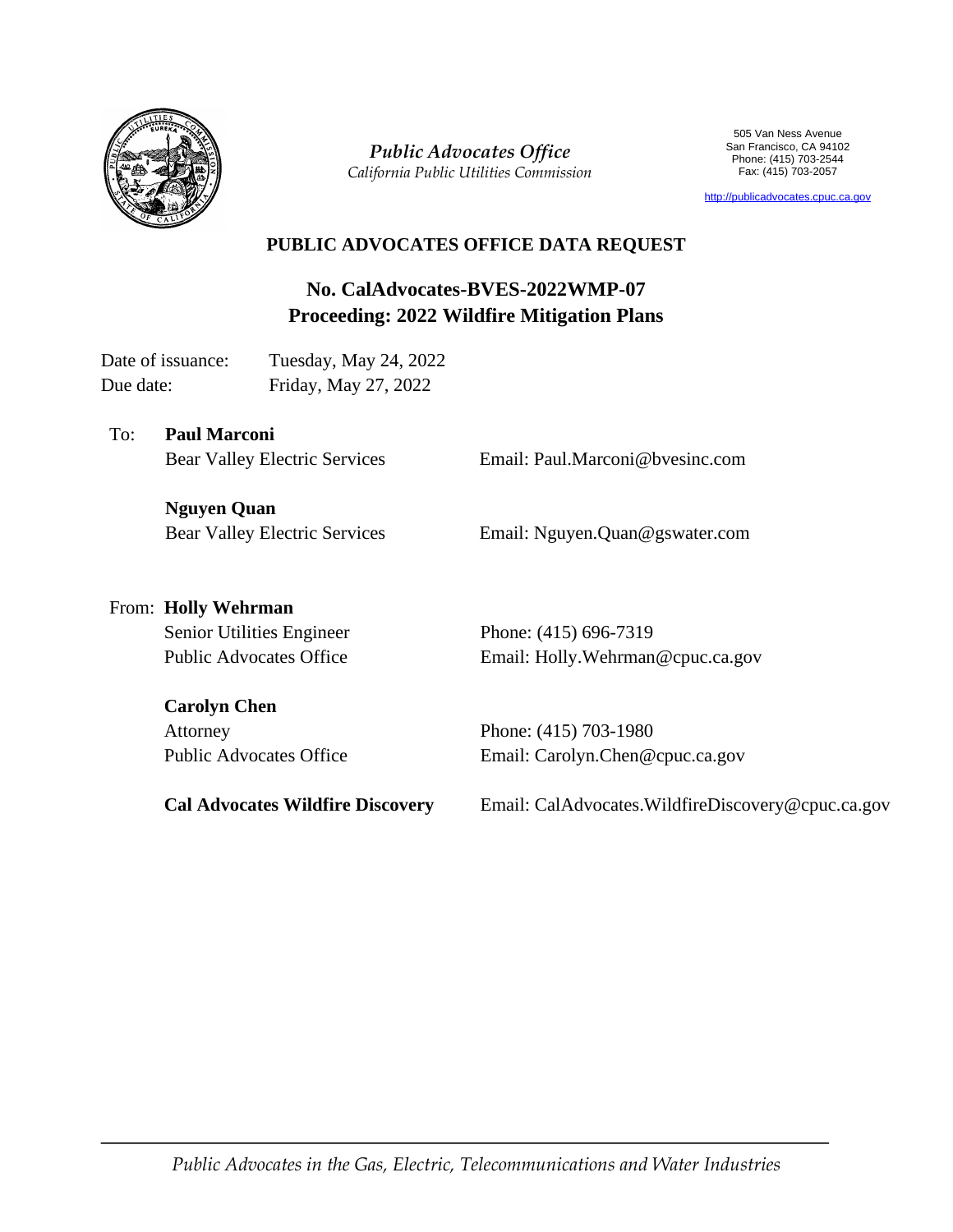#### **INSTRUCTIONS**

You are instructed to answer the following Data Request in the above-captioned proceeding, with written, accurate responses per Public Utilities Code §§ 309.5(e) and 314, and Rule 1.1 of the California Public Utilities Commission's (CPUC's) Rules of Practice and Procedure, and the Office of Energy Infrastructure Safety's guidelines for WMP discovery.<sup>1</sup>

Restate the text of each data request question prior to providing the response. Provide the name and title of the responding individual (i.e., the person responsible for the content of your answer) for each data request question. If the responding individual is not your employee, please provide their name, title, and employer, as well as the name and title of your employee who is directly responsible for the work of the responding individual.

Please send your responses and inquiries to the originators of this data request (that is, the Public Advocates Office employees and attorneys listed on the cover page), with copies to the following representatives of the Public Advocates Office:

- 1. [CalAdvocates.WildfireDiscovery@cpuc.ca.gov](mailto:CalAdvocates.WildfireDiscovery@cpuc.ca.gov)
- 2. [Henry.Burton@cpuc.ca.gov](mailto:Henry.Burton@cpuc.ca.gov)
- 3. [Natalie.Monroe@cpuc.ca.gov](mailto:Natalie.Monroe@cpuc.ca.gov)

**Requests for Clarification:** If a request, definition, or instruction, is unclear, please notify the originators in writing as soon as feasible, including a specific description of what you find unclear and why. If possible, please provide a proposal for resolving the issue. In any event, unless directed otherwise by the originators, answer the request to the fullest extent possible, explain why you are unable to answer in full, and describe the limitations of your response.

**Incomplete responses:** If you are unable to answer a question completely, accurately, and with the specificity requested, notify the originators as soon as possible. If possible, please provide a proposal for resolving the issue. In your written response to the question, explain why you are unable to answer in full and describe the limitations of your response.

**Timing of responses:** Please respond to each question as soon as your complete response to that specific question is available, and no later than the due date listed on the cover sheet.

**Deadline extension requests:** If you are unable to provide a complete response to each question by the due date noted on the cover page, contact the originators in writing to request a deadline extension. Please submit your deadline extension request as soon as feasible. In your deadline extension request, please (1) specify the questions affected by the delay, (2) propose an alternative response date and (3) provide a written explanation as to why the deadline cannot be met.

<sup>1</sup> Office of Energy Infrastructure Safety, *Final 2022 Wildfire Mitigation Plan (WMP) Update Guidelines*, December 15, 2021. See Attachment 5: Guidelines for Submission and Review of 2022 Wildfire Mitigation Plan Updates, pp. 10-11.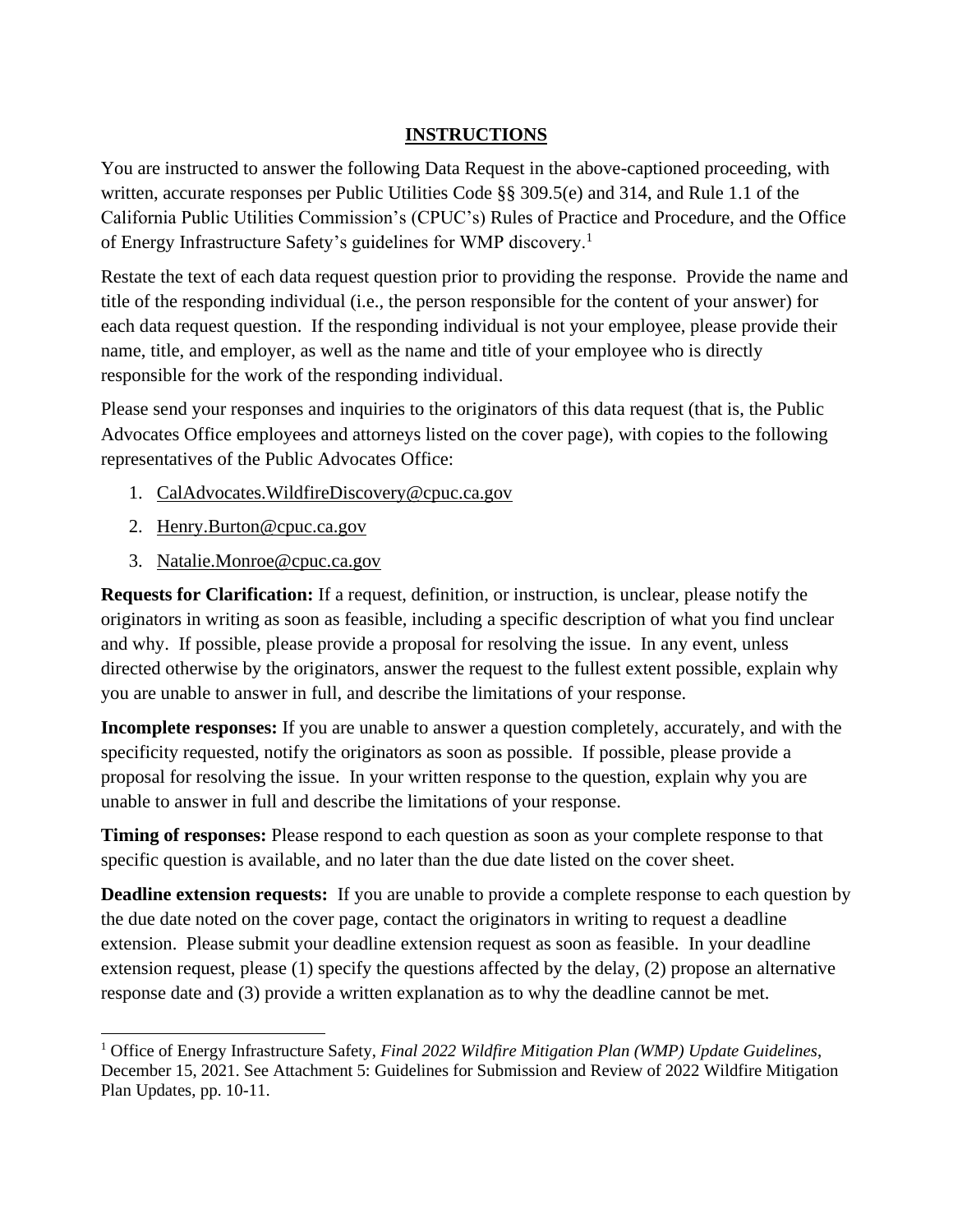**Objections:** If you object to any portion of this data request, please submit your objections, including the specific legal basis for each objection, to the originators as soon as possible. *At the latest*, submit your objections and legal bases by the objection deadline on the cover sheet.

**Response format:** Responses should be provided in the original electronic format if available, and otherwise, in hard copy. (If available in Word format, send the Word document and do not send the information as a PDF file.)

- All electronic documents submitted in response to this data request should be in readable, downloadable, printable, and searchable formats, unless use of such formats is infeasible.
- Each page should be numbered.
- If any of your answers refer to or reflect calculations, provide a copy of the supporting electronic files that were used to derive such calculations, such as Excel-compatible spreadsheets or computer programs, with data and formulas intact and functioning.
- Documents produced in response to the data request should be Bates-numbered and, if voluminous, indexed.
- Responses to the data request that refer to or incorporate documents should identify the particular documents referenced by Bates-numbers or Bates-range.

**Other questions:** For any questions, email the originators (the Public Advocate's Office employees listed on the cover page), including the Public Advocate's Office's attorney.

## **DEFINITIONS**

- A. As used herein, the terms "you," "your(s)," "Company," "Bear Valley," and "BVES" mean Bear Valley Electric Service and any and all of its respective present and former employees, agents, consultants, attorneys, and officials, and any and all other persons acting on its behalf.
- B. The terms "and" and "or" shall be construed either disjunctively or conjunctively whenever appropriate in order to bring within the scope of this Data Request any information or documents which might otherwise be considered to be beyond their scope.
- C. Date ranges shall be construed to include the beginning and end dates named. For example, the phrases "from January 1 to January 31," "January 1-31," "January 1 to 31," and "January 1 through January 31" should be understood to include both the 1st of January and the 31st of January. Likewise, phrases such as "since January 1" and "from January 1 to the present" should be understood to include January 1st, and phrases such as "until January 31," "through January 31," and "up to January 31" should also be understood to include the 31st.
- D. The singular form of a word shall be interpreted as plural, and the plural form of a word shall be interpreted as singular whenever appropriate in order to bring within the scope of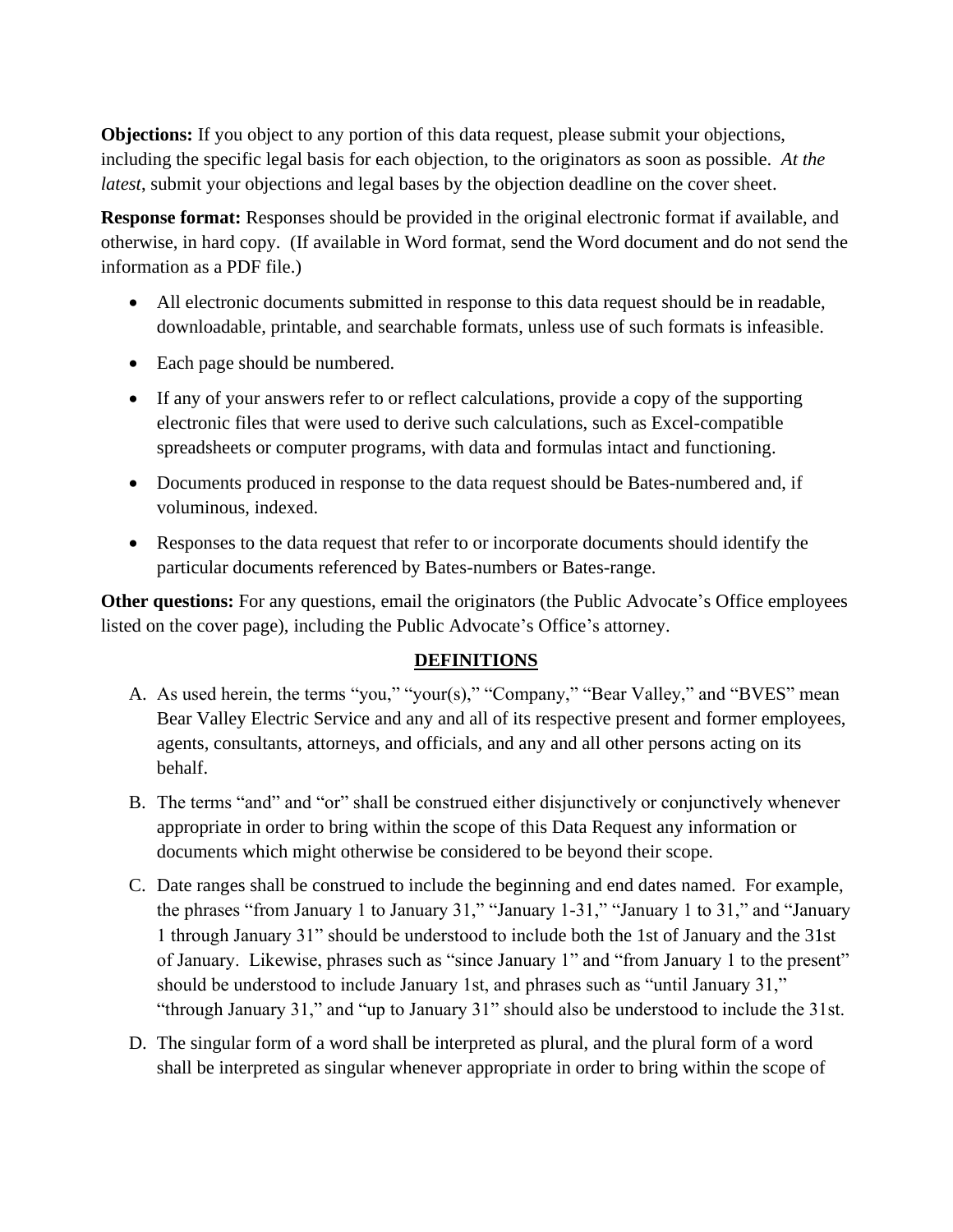this Data Request any information or documents which might otherwise be considered to be beyond their scope.

- E. The term "communications" includes all verbal and written communications of every kind, including but not limited to telephone calls, conferences, notes, correspondence, and all memoranda concerning the requested communications. Where communications are not in writing, provide copies of all memoranda and documents made relating to the requested communication and describe in full the substance of the communication to the extent that the substance is not reflected in the memoranda and documents provided.
- F. The terms "document," "documents," or "documentary material" include, without limitation, the following items, whether in electronic form, printed, recorded, or written or reproduced by hand: reports, studies, statistics, projections, forecasts, decisions, orders, intra-office and interoffice communications, correspondence, memoranda, financial data, summaries or records of conversations or interviews, statements, returns, diaries, calendars, work papers, graphs, notebooks, notes, charts, computations, plans, drawings, sketches, computer printouts, summaries or records of meetings or conferences, summaries or reports of investigations or negotiations, opinions or reports of consultants, photographs, bulletins, records or representations or publications of any kind (including microfilm, videotape, and records however produced or reproduced), electronic or mechanical or electrical records of any kind (including, without limitation, tapes, tape cassettes, discs, emails, and records), other data compilations (including, without limitation, input/output files, source codes, object codes, program documentation, computer programs, computer printouts, cards, tapes, and discs and recordings used in automated data processing, together with the programming instructions and other material necessary to translate, understand, or use the same), and other documents or tangible things of whatever description which constitute or contain information within the scope of this data request.
- G. "Relate to," "concern," and similar terms and phrases shall mean to consist of, refer to, reflect, comprise, discuss, underlie, comment upon, form the basis for, analyze, mention, or be connected with, in any way, the subject of this data request.
- H. "Identify":
	- i. When used in reference to a Company employee, "identify" includes stating their full name and title.
	- ii. When used in reference to a consultant or contractor for the Company, "identify" includes stating the person's name, title, and employer, and the name and title of the Company employee who is directly responsible for the work of the consultant.
	- iii. When used in reference to a person who is not a current Company employee, consultant, or contractor, "identify" includes stating the person's name; most recent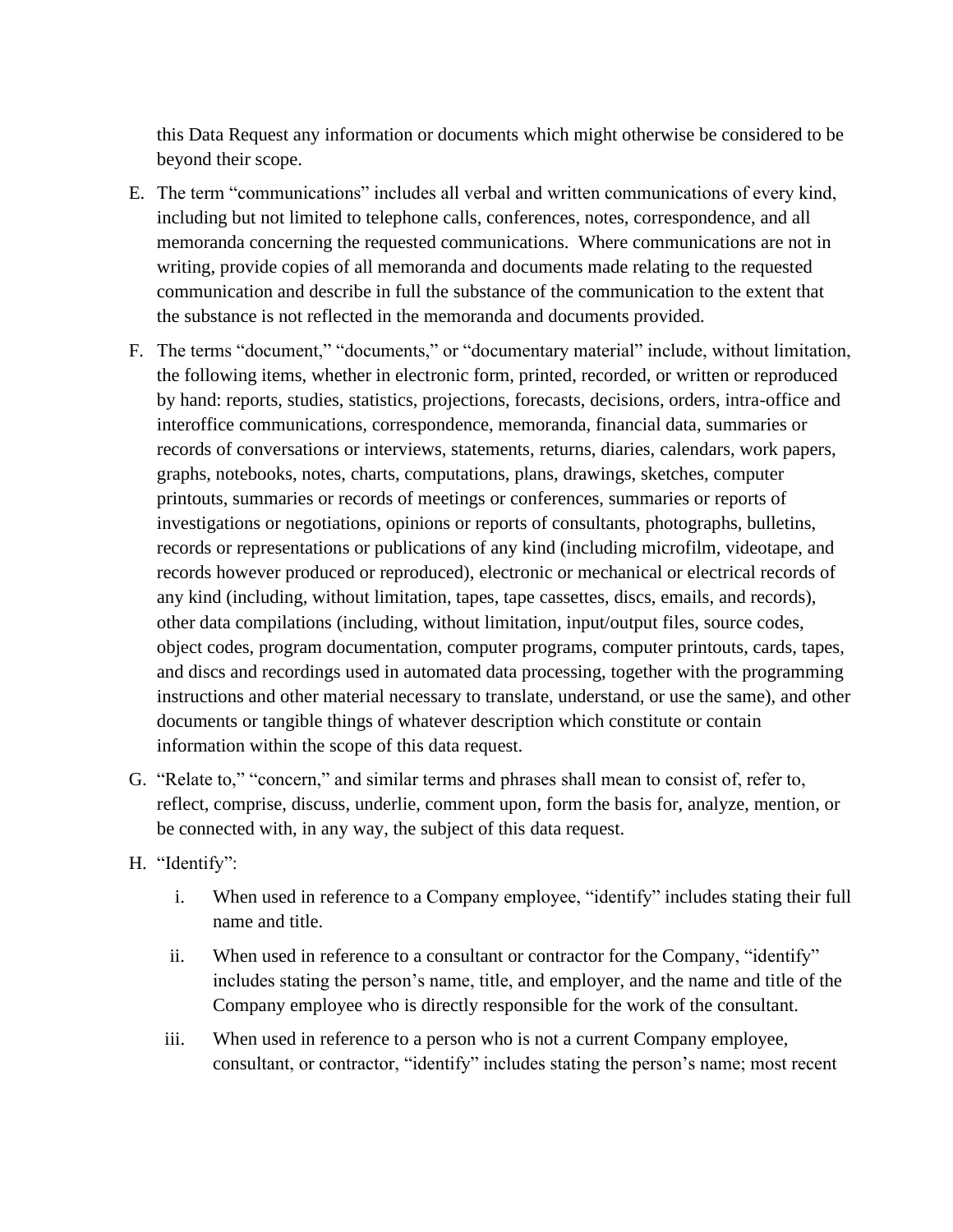title and supervisor at the Company; and most recent known employer, title/position, and business address;

- iv. When used in reference to documents, "identify" includes stating the nature of the document (e.g., letter, memorandum, study), the date (if any), the title of the document, the identity of the author, and the general subject matter of the document. For documents not publicly available, please also provide the location of the document, and identify the person having possession, control or custody of the document.
- I. When requested to "state the basis" for any statement (i.e., any analysis, workpaper, study, proposal, assertion, assumption, description, quantification, or conclusion), please describe every fact, statistic, inference, supposition, estimate, consideration, conclusion, study, report, and analysis available to you which you believe to support the statement, or which you contend to be evidence of the truth or accuracy thereof.
- J. "CPUC" and "Commission" mean the California Public Utilities Commission.
- K. "Cal Advocates" means the Public Advocates Office.
- L. "Energy Safety" and "OEIS" mean the California Office of Energy Infrastructure Safety.
- M. "WMP" means wildfire mitigation plan.
- N. "GIS" means Geographic Information System.
- O. "HFTD" means High Fire-Threat District as defined in CPUC General Order 95, Section II, item 21.2(D), and CPUC Decision 17.01.009 (pp. 39-40; Ordering Paragraphs 1 and 1(mm)) ("Fire Map  $2$ ").<sup>2</sup> This term encompasses three areas:
	- a. Tree Mortality High Hazard Zone (HHZ) 1 on the U.S. Forest Service CAL FIRE joint map of Tree Mortality HHZs (see D.17-01-009, pp. 39-40);
	- b. HFTD Tier 2, the elevated wildfire risk area included in Shape C map of the CPUC Fire-Threat Map ("Fire Map 2") that was adopted in D.17.01.009, pp. 39-40; and
	- c. HFTD Tier 3, the extreme wildfire risk area included in Shape C map of the CPUC Fire-Threat Map ("Fire Map 2") that was adopted in D.17.01.009, pp. 39-40.
- P. "Non-HFTD" means areas that are not designated as HFTD according to the definition above.
- Q. "Tier 2" means HFTD Tier 2, as defined in D.17.01.009, pp. 25, 39-40 and Ordering Paragraph 1(v).

<sup>&</sup>lt;sup>2</sup> As modified by Commission Decision 20-12-030.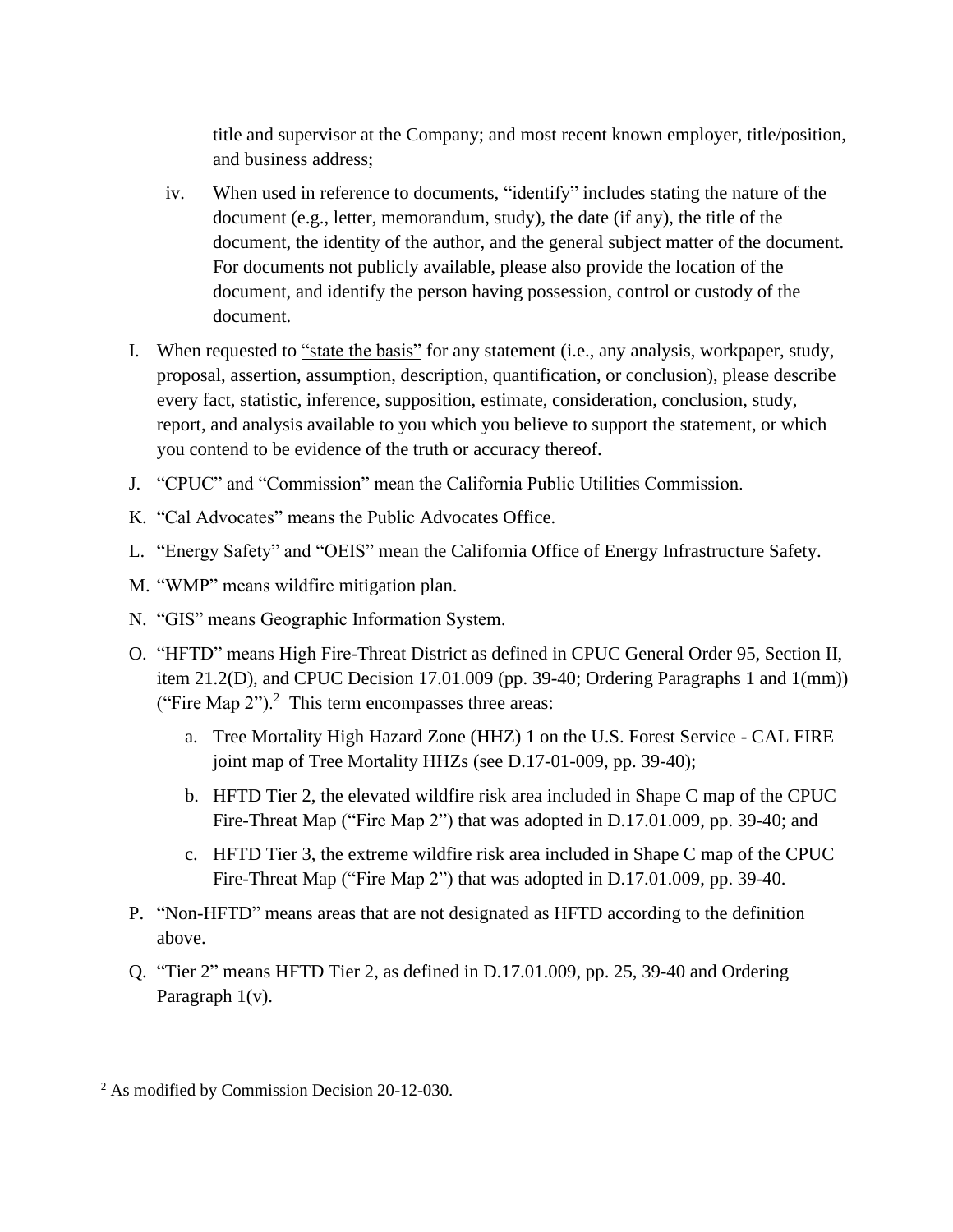- R. "Tier 3" means HFTD Tier 3, as defined in D.17.01.009, pp. 25, 39-40 and Ordering Paragraph 1(v).
- S. "Other HFTD" means areas *outside of Tier 2 and Tier 3* that are designated as HFTD because they are included in Tree Mortality High Hazard Zone 1.

#### **DATA REQUESTS**

The following questions relate to your 2022 WMP Update submission.

#### **Question 1**

During the 2022 Wildfire Mitigation Plan Workshop for Small and Multi-Jurisdictional Utilities and Independent Transmission Operators ("the Workshop") held on May 18, 2022, BVES stated that it had worked with REAX Engineering to develop maps of ignition probability under both 2021 and 2050 conditions.

- a) Please describe each specific way that BVES has utilized the ignition probability maps under 2021 conditions to inform its 2022 wildfire mitigation strategy.
- b) Please describe each specific way that BVES has utilized the ignition probability maps under 2050 conditions to inform its 2022 wildfire mitigation strategy.
- c) Please describe each specific way that BVES anticipates utilizing the ignition probability maps under 2021 conditions to inform its 2023 wildfire mitigation strategy.
- d) Please describe each specific way that BVES anticipates utilizing the ignition probability maps under 2050 conditions to inform its 2023 wildfire mitigation strategy.

#### **Question 2**

During the Workshop, BVES stated that it had worked with REAX Engineering to develop maps of potential consequence of ignitions under both 2021 and 2050 conditions.

- a) Please describe each specific way that BVES has utilized the consequence maps under 2021 conditions to inform its 2022 wildfire mitigation strategy.
- b) Please describe each specific way that BVES has utilized the consequence maps under 2050 conditions to inform its 2022 wildfire mitigation strategy.
- c) Please describe each specific way that BVES anticipates utilizing the consequence maps under 2021 conditions to inform its 2023 wildfire mitigation strategy.
- d) Please describe each specific way that BVES anticipates utilizing the consequence maps under 2050 conditions to inform its 2023 wildfire mitigation strategy.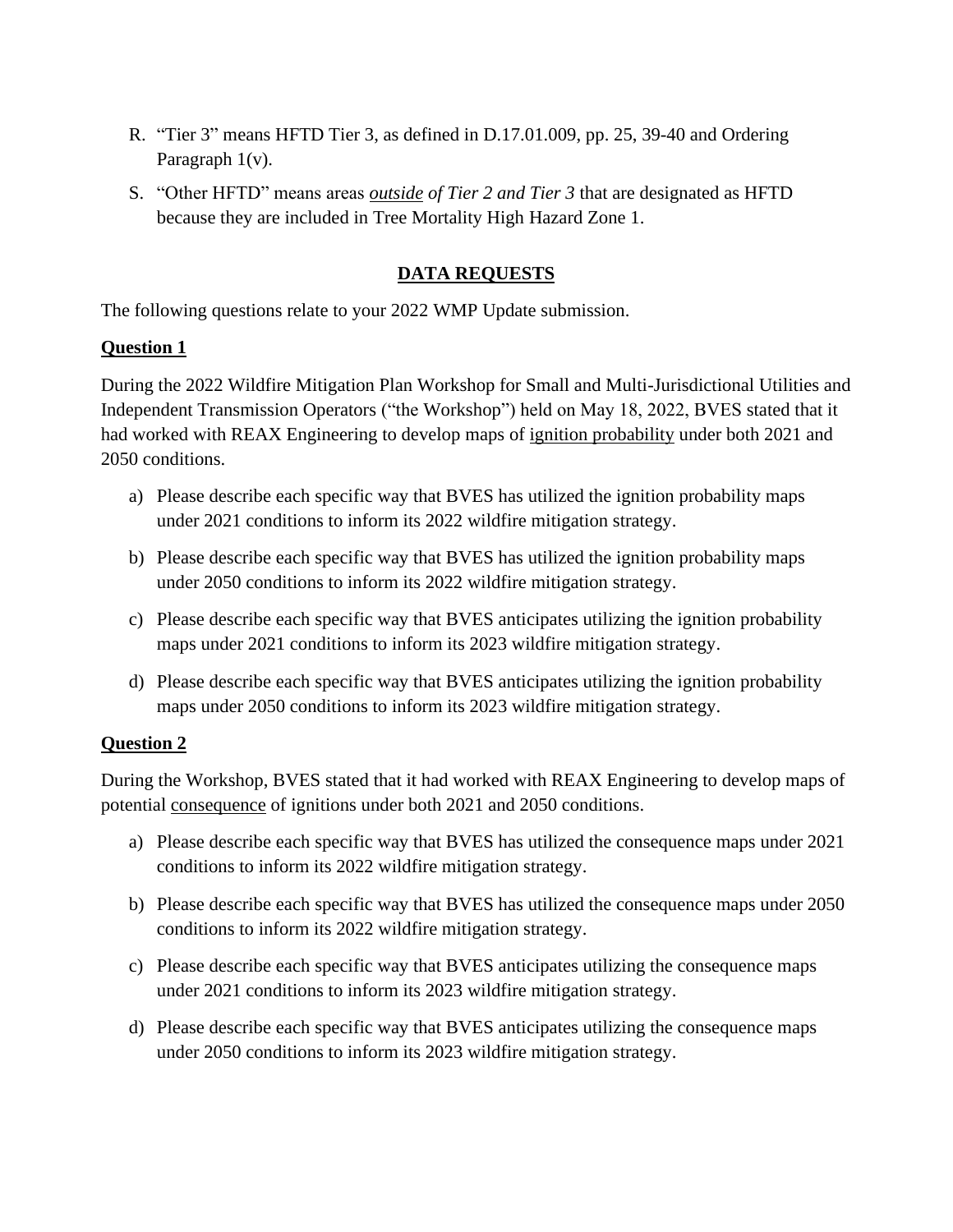#### **Question 3**

During the Workshop, BVES stated that it is working with Technosylva to implement wildfire forecasting applications in the BVES domain area.

- a) Please describe each specific way that BVES has utilized Technosylva to inform its 2022 wildfire mitigation strategy.
- b) Please describe each specific way that BVES anticipates utilizing Technosylva to inform its 2023 wildfire mitigation strategy.

#### **Question 4**

Page 152 of BVES's 2022 WMP Update states, "BVES plans to replace all overhead subtransmission bare wire with covered wire over a 6-year period of execution from 2020 to 2026 covering approximately 4.3 miles per year."

- a) Exactly how many miles of sub-transmission circuits does BVES plan to cover in 2022?
- b) Please identify each sub-transmission circuit-segment that will treated in 2022 as part of this initiative, including the circuit name and the number of miles of sub-transmission that will be covered as part of the project.
- c) What methods did BVES use to choose the specific miles of sub-transmission to replace with covered wire in 2022?
- d) Does BVES anticipate any changes to its response to part (c) for 2023?

#### **Question 5**

Page 153 states, "BVES intends to replace all bare 4 kV distribution wire in identified high-risk areas within the HFTD with covered wire. This action will result in approximately 86 miles of the 4 kV distribution lines in the system in the HFTD being covered at approximately 8.6 miles per year for the next 10 years."

- a) Exactly how many miles of 4 kV distribution circuits does BVES plan to cover in 2022?
- b) Please identify each distribution circuit-segment that will treated in 2022 as part of this initiative, including the circuit name and the number of miles of sub-transmission that will be covered as part of the project.
- c) What methods did BVES use to choose the specific miles of 4kV distribution wire to replace with covered wire in 2022?
- d) Does BVES anticipate any changes to its response to part (c) for 2023?